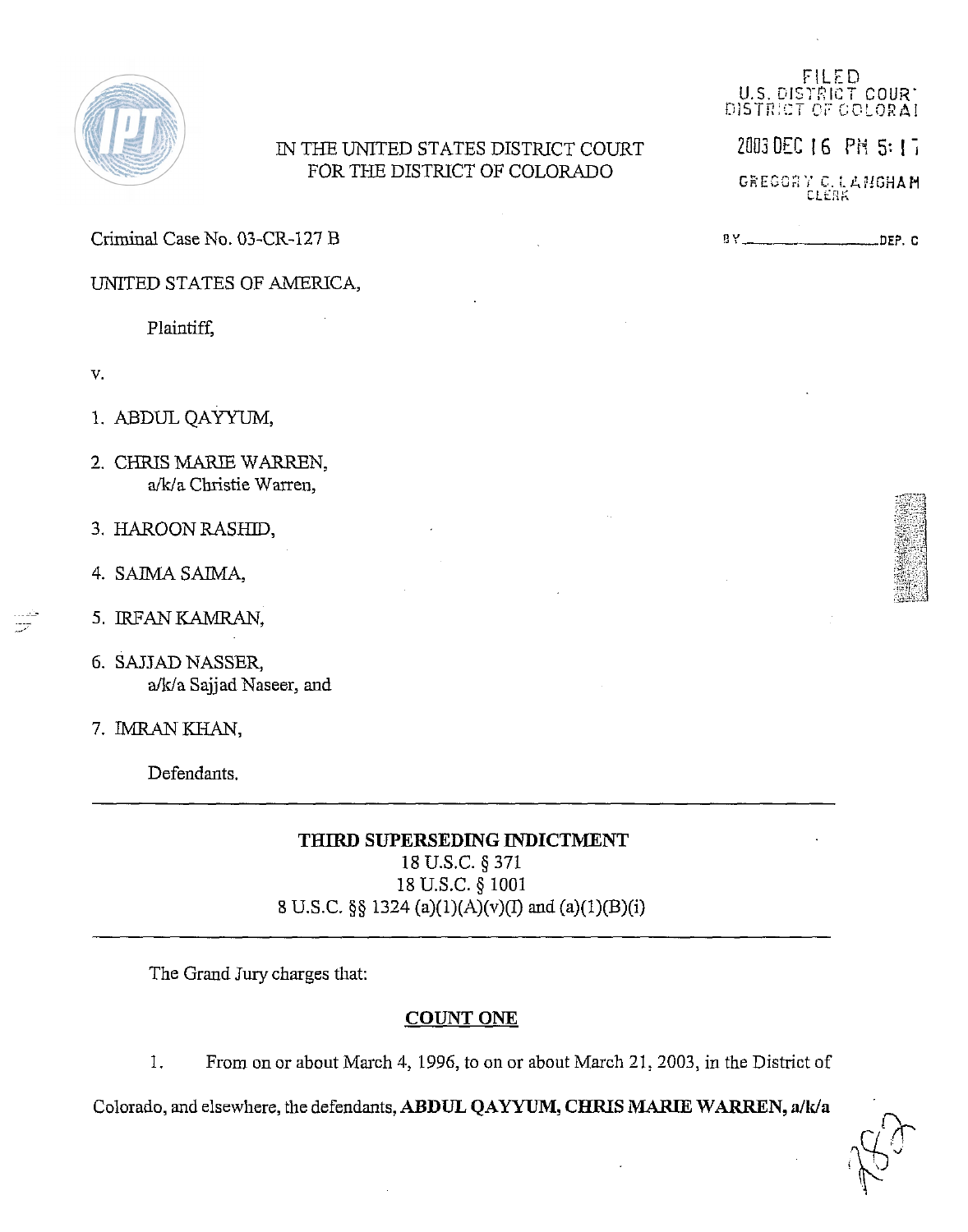Vhristie Warren," HAROON RASHID, SAIMA SAIMA, **IRFAN KAMRAN,** SAJJAD NASSER,  $a/k/a$  "Sajjad Naseer," and IMRAN KHAN did knowingly and willfully combine, conspire, confederate and agree with each other and with persons known and unlmown to the Grand Jury to defraud the United States by obstructing, interfering, impairing, impeding and defeating, through fraudulent and dishonest means, the legitimate functioning of the government, that is, the regulation and control of immigration of aliens into the United States.

## THE PURPOSE AND OBJECT OF THE CONSPIRACY

2. It was the purpose and object of the conspiracy that **IMRAN KHAN**, an otherwise inadmissible alien, with the assistance of ABDUL OAYYUM, CHRIS MARIE WARREN, a/k/a "Christie Warren," HAROON RASHID, SAIMA SAIMA, IRFAN K4MRAN, and SAJJAD NASSER, a/k/a "Sajjad Naseer," fraudulently and unlawfully would enter and remain in the United States.

-

#### THE MANNER AND MEANS OF THE CONSPIRACY

3. The manner andmeans by which the defendants sought to accomplish the conspiracy included, among others, the following:

a. At various time between on or about March 4,1996, and on or about August 19, 1997, through fraudulent and deceptive means, including but not limited to the filing of false immigration documents, one or more of the defendants arranged for the entry of **IMRAN KHAN**, an illegal alien, into the United States.

b. At various times between on or about August 19, 1997, and on or about March 21, 2003, one or more of the defendants provided **IMRAN KHAN** with housing and other forms of support in order to continue his unlawfid presence in the United States.

c. Atvarious times betweenon or about August 19,1997, and on or aboutMarch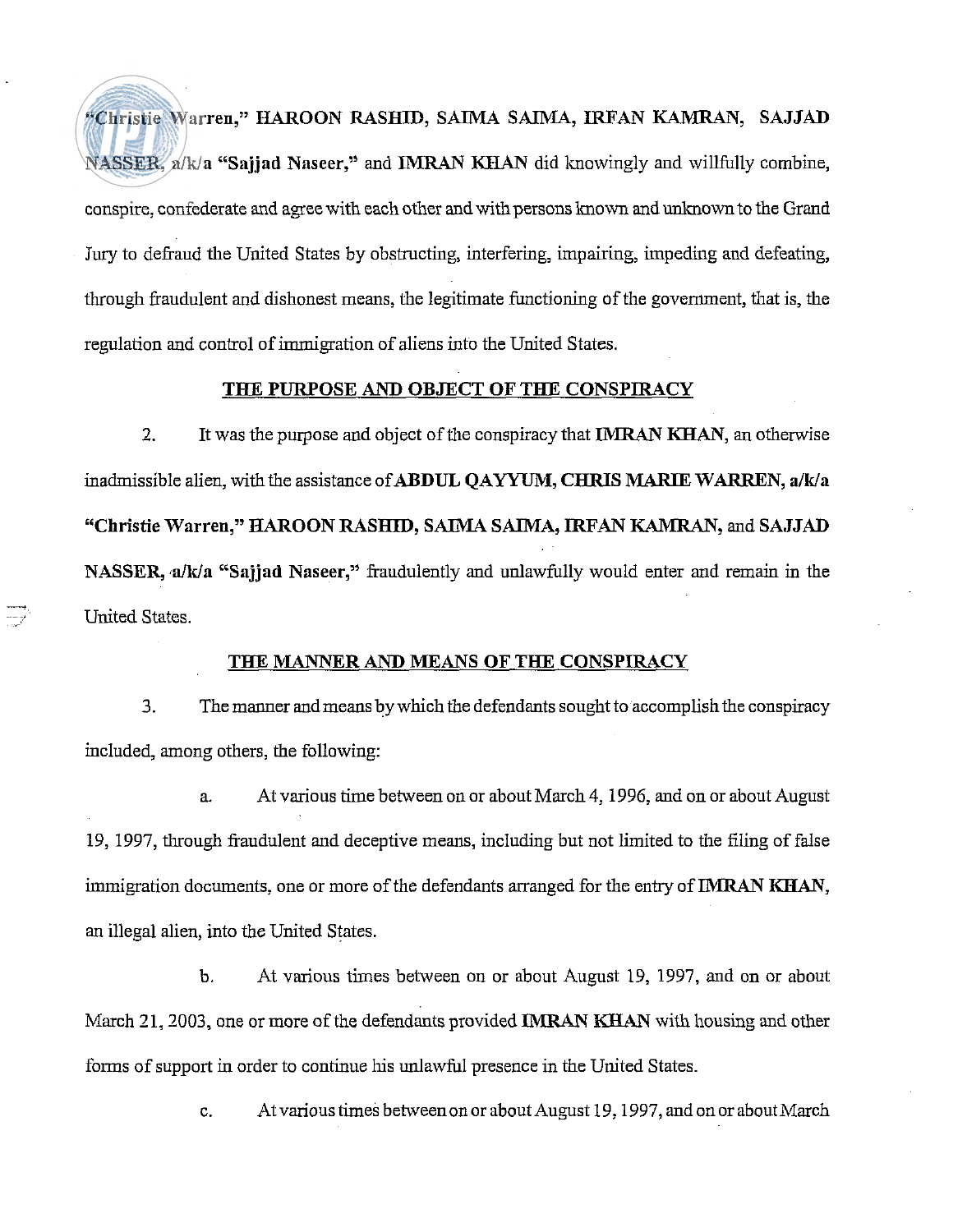21,2003, one or more of the defendants concealed from and/or falsely represented the true status of **IMRAN KHAN in the United States in order to continue his unlawful presence in the United States.** 

#### OVERT **ACTS**

4. In furtherance of the conspiracy and to achieve the objects thereof, the defendants committed and caused to be committed in the District of Colorado, and elsewhere, at least one of the following overt acts, among others:

a. On or about March 4, 1996, the defendant, **ABDUL QAYYUM,** filed an immigrant visa petition (also known as an "WS Form 1-130") in Denver, Colorado, concerning Imran Khan, and falsely represented therein that Imran Khan was his "child," when in truth and in fact, as the defendant then and there well knew, Imran Khan was not his "child."

b. On or about March 4, 1996, the defendant, CHRIS MARIE WARREN, a/k/a "Christie Warren," filed an affidavit of support (also known as an "INS Form I-134") concerning Imran Khan, and falsely represented therein that Imran Khan was her stepson, when in truth and in fact, as the defendant then and there well knew, Imran Khan was not her stepson.

c. On or about August 19, 1997, the defendant, **IMRAN KHAN**, unlawfully entered the United States.

d. On or about December 17,2002, the defendant, **ABDUL QAYYUM,** falsely stated to a federal agent that Imran Khan was his biological son, when in truth and in fact, as the defendant then and there well knew, Imran Khan was not his biological son.

e. On or about February 10, 2003, the defendant, SAIMA **SAIMA,** falsely stated to a federal agent that Imran Khan was the biological son of Abdul Qayyum, her father, when in truth and in fact, as the defendant then and there well knew, Imran Khan was not the biological son of Abdul Qayyum.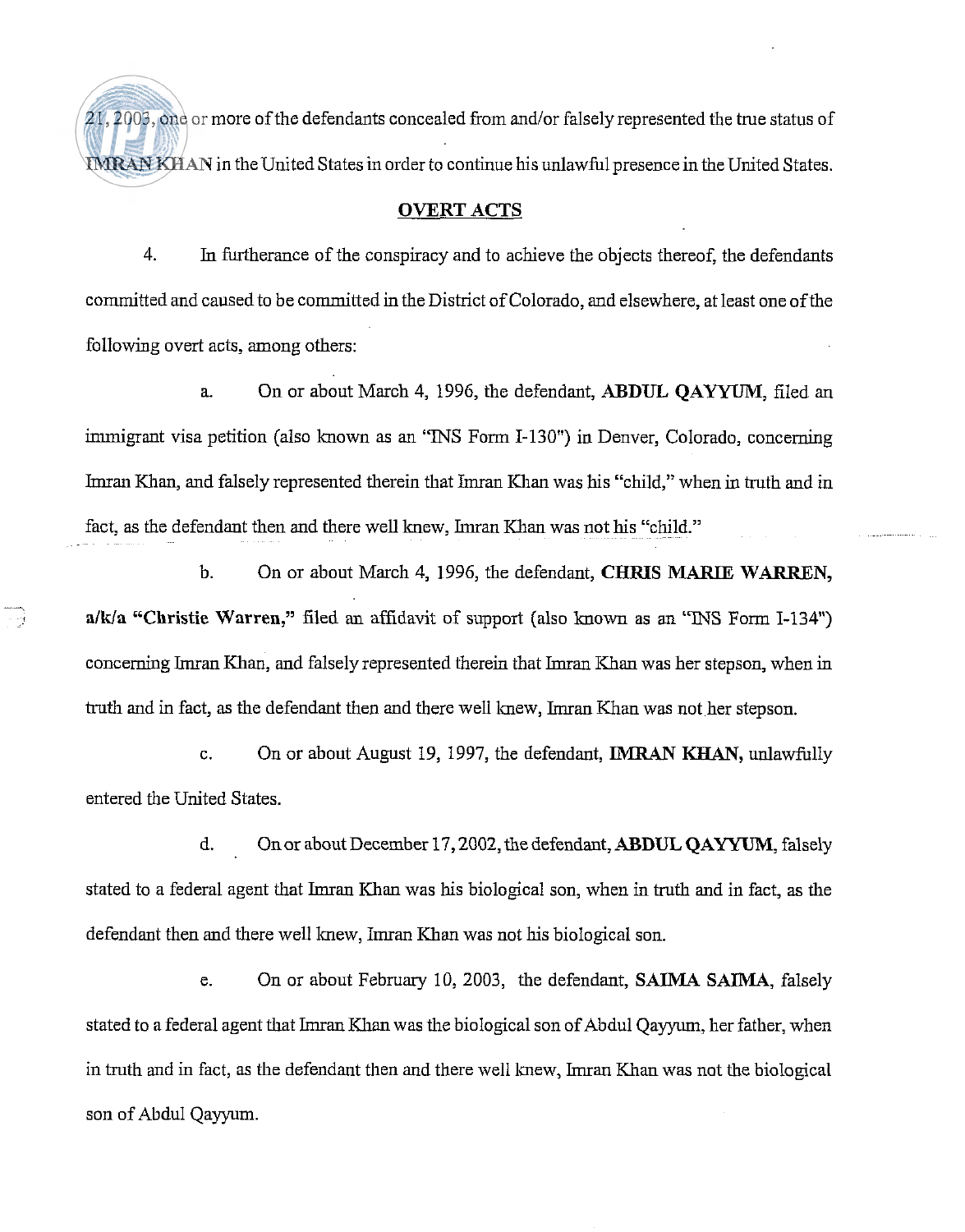f. On or about February 11, 2003, the defendant, IRFAN **KAMRAN,** falsely stated to a federal agent that Imran Khan was the biological son of Abdul Qayyum, his father, when in truth and in fact, as the defendant then and there well knew, Imran Khan was not the biological son of Abdul Qayyum.

g. On or about February 15,2003, the defendant, CHRIS MARIE WARREN,  $a/k/a$  "Christie Warren," falsely stated to a federal agent that Imran Khan was the biological son of Abdul Qayyum, her husband, when in truth and in fact, as the defendant then and there well knew, Imran Khan was not the biological son of Abdul Qayyum,

h. On or about March 11, 2003, the defendant, HAROON RASHID, falsely stated to a federal agent that Imran Khan was the biological son of Abdul Qayyum when in truth and in fact, as the defendant then and there well knew, Imran Khan was not the biological son of Abdul Qayyum.

i. On or about March 11, 2003, in the District of Colorado, the defendant, SAJJAD NASSER, a/k/a "Sajjad Naseer," falsely stated to a federal agent that Imran Khan was the biological son of Abdul Qayyum, when in truth and in fact, as the defendant then and there well hew, lmran Khan was not the biological son of Abdul Qayyum.

All inviolation of Title 18, United States Code, Section 371.

#### COUNT TWO

On or about December 17, 2002, in the District of Colorado, in a matter within the jurisdiction of the Department of Homeland Security, Bureau of Immigration and Customs Enforcement, an agency of the United States, the defendant, **ABDUL** QATYUM, did knowingly and willfully make a false, fraudulent, and fictitious material statement and representation, that is, did state to a federal agent that Imran Khan was his biological son, when in truth and in fact, as the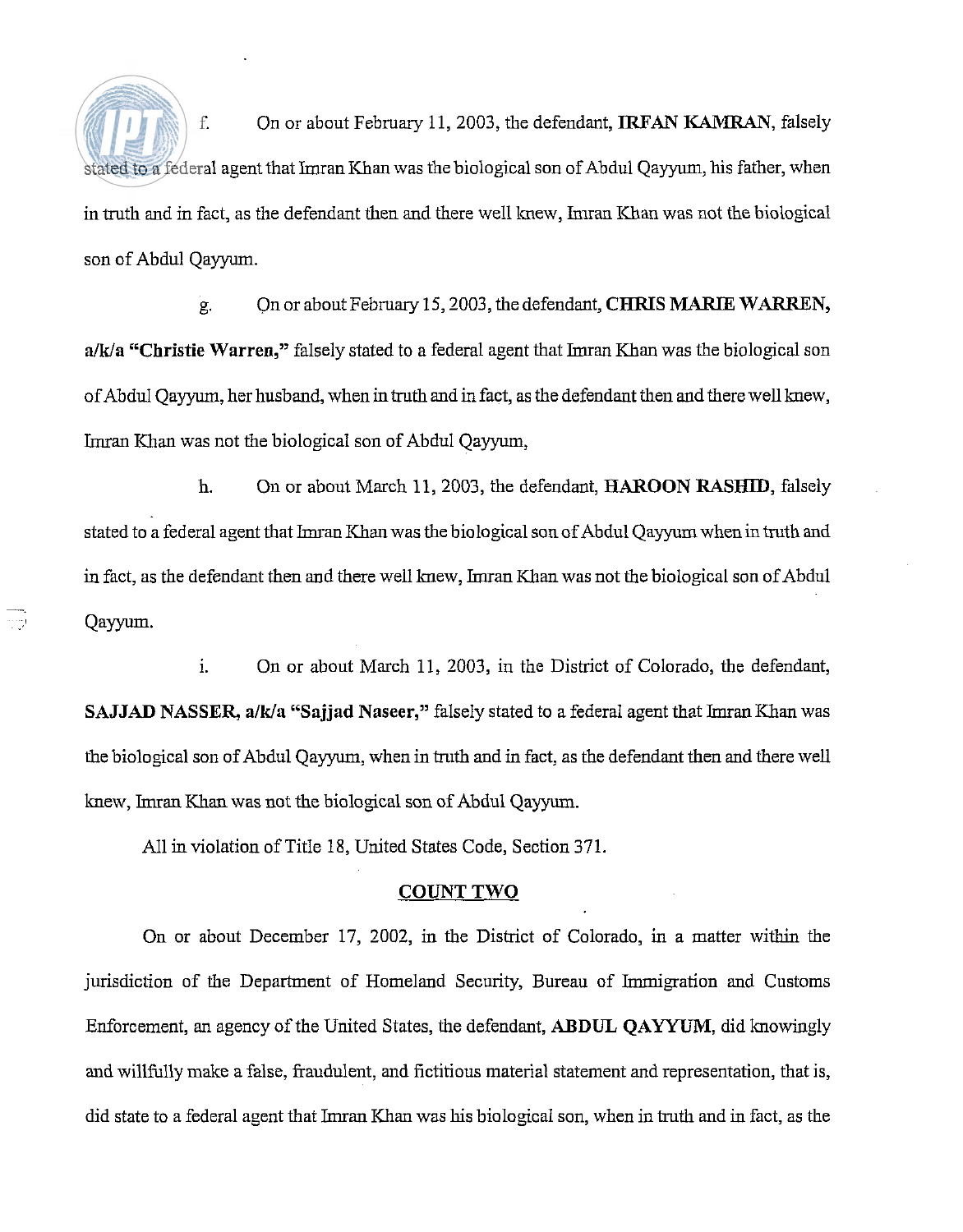defendant then and there well knew, Imran Khan was not his biological son, in violation of Title 18, United State Code, Section 1001.

### **COUNT THREE**

On or about February 15,2003, in the District of Colorado, in amatter within the jurisdiction of the Department of Homeland Security, Bureau of Immigration and Customs Enforcement, an agency of the United States, the defendant, **CHRIS MARIE WARREN, a/k/a "Christie Warren,"** did knowingly and willfully malce a false, fiaudulent, and fictitious material statement and representation, that is, did state to a federal agent that Imran Khan was the biological son of Abdul Qayyum, her husband, when in truth and in fact, as the defendant then and there well knew, Imran Khan was not the biological son of Abdul Qayyum, in violation of Title 18, United State Code, Section 1001.

#### **COUNT POUR**

. . . .

On or about March 11,2003, in the District of Colorado, in a matter within the jurisdiction of the Department of Homeland Security, Bureau of Immigration and Customs Enforcement, an agency of the United States, the defendant, **HAROON RASHID**, did knowingly and willfully make a false, fraudulent, and fictitious material statement and representation, that is, did state to a federal agent that Imran Khan was the biological son of Abdul Qayyum, when in truth and in fact, as the defendant then and there well knew, Imran Khan was not the biological son of Abdul Qayyum, in violation of Title 18, United State Code, Section 1001.

#### **COUNT FIVE**

On or about February 10,2003, in the District of Colorado, in amatterwithin the jurisdiction of the Department of Homeland Security, Bureau of Immigration and Customs Enforcement, an agency of the United States, the defendant, **SAIMA SAIMA,** did lmowingly and willfully malce a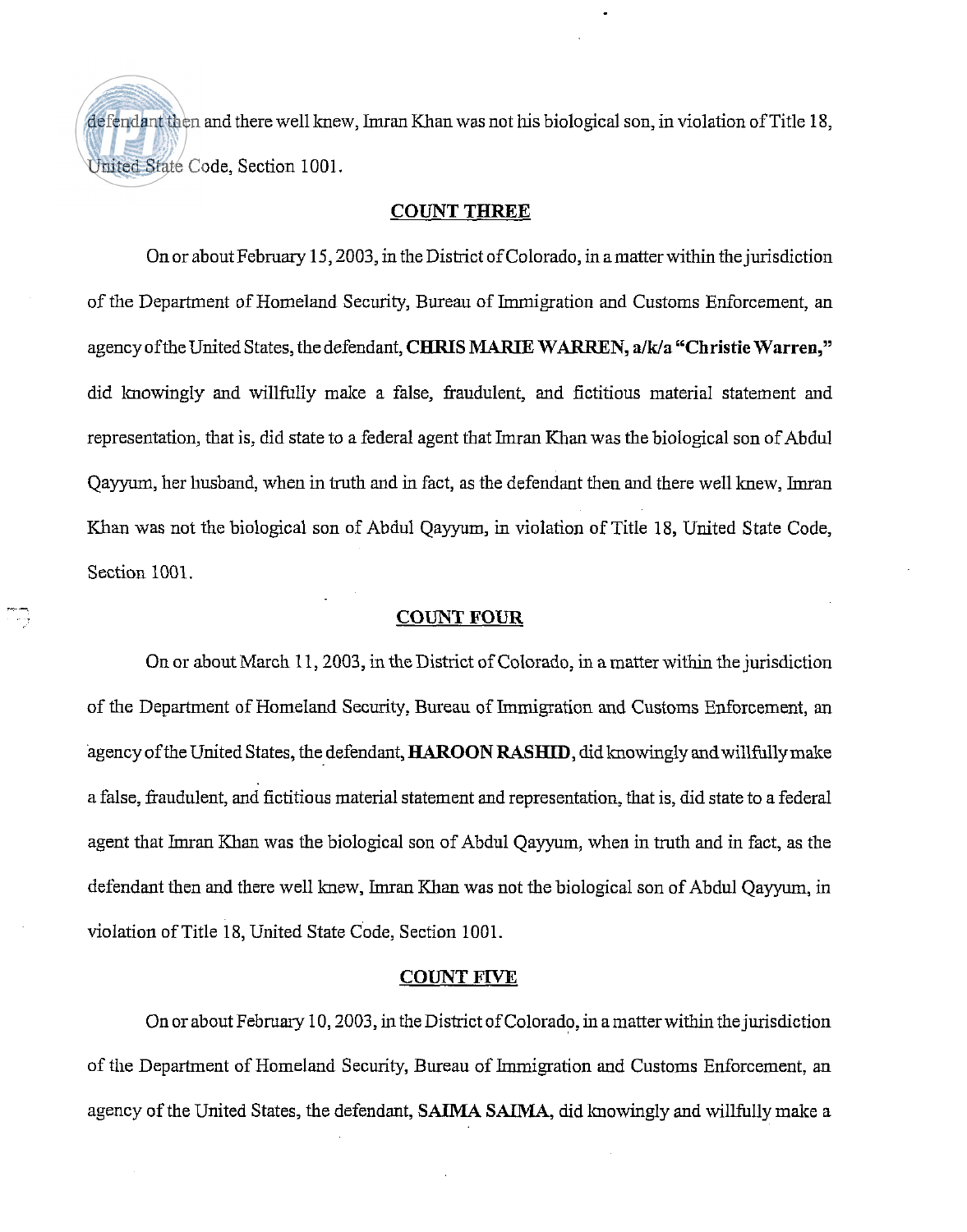false, fraudulent, and fictitious material statement and representation, that is, did state to a federal agent that Imran Khan was the biological son of Abdul Qayyum, her father, when in truth and in fact, as the defendant then and there well knew, Imran Khan was not the biological son of Abdul Qayyum, in violation of Title 18, United State Code, Section 1001.

## **COUNT SIX**

On or about February 11,2003, in the District of Colorado, in amatter within the jurisdiction of the Department of Homeland Security, Bureau of Immigration and Customs Enforcement, an agency of the United States, the defendant, IRFAN **KAMRAN,** did knowingly and willfully make a false, haudulent, and fictitious material statement and representation, that is, did state to a federal agent that Imran Khan was the biological son of Abdul Qayyum, his father, when in truth and in fact, as the defendant then and there well knew, Imran Khan was not the biological son of Abdul Qayyum, in violation of Title 18, United State Code, Section 1001.

#### **COUNT SEVEN**

-

On or about March 11,2003, in the District of Colorado, in amatter within the jurisdiction of the Department of Homeland Security, Bureau of Immigration and Customs Enforcement, an agency of the United States, the defendant, SAJJAD NASSER, a/k/a "Sajjad Naseer," did lmowingly and willfully make a false, fraudulent, and fictitious material statement and representation, that is, did state to a federal agent that Imran Khan was the biological son of Abdul Qayyum, when in truth and in fact, as the defendant then and there well knew, Imran Khan was not the biological son of Abdul Qayyum, in violation of Title 18, United State Code, Section 1001.

#### **COUNT EIGHT**

From on or about March 4,1996, to on or about March 21,2003, in the District of Colorado, and elsewhere, the defendants; **ABDUL QAYYUM, CHRIS MARIE WARREN, a/Wa Christie**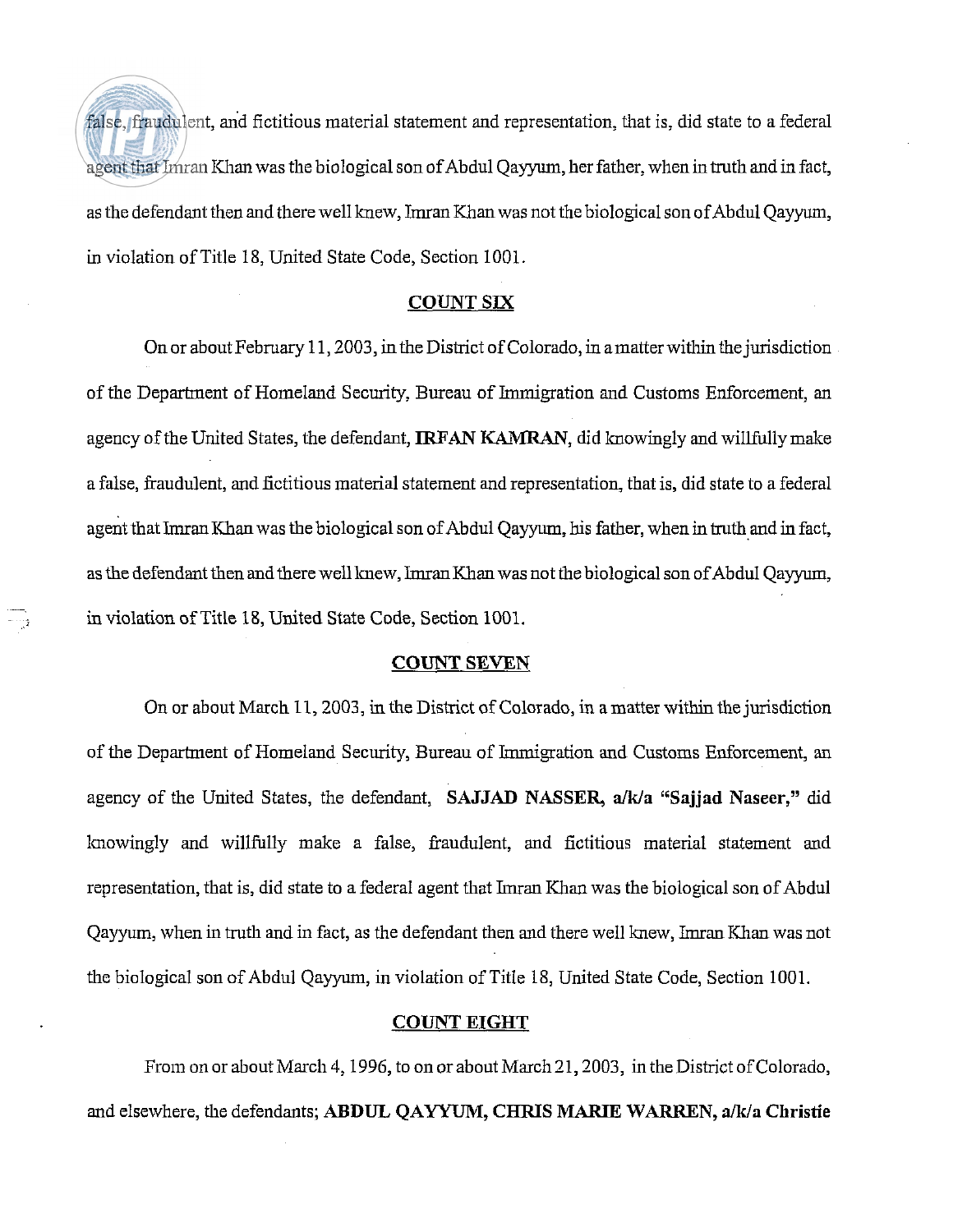Warren, HAROON RASHID, SAIMA SAIMA, **IRFAN KAMRAN,** and SAJJAD NASSER, a/k/a Sajjad Naseer, and others known and unknown to the grand jury, did knowingly combine, conspire, confederate and agree, to conceal, harbor and shield fiom detection, Imran Khan, an alien, lmowing and in reckless disregard of the fact that said alien had come to, entered and remained in the United States in violation of law, in violation of Title 8, United States Code, Section 1324(a)(l)(A)(iii).

All in violation of Title 8, United States Code, Sections 1324(a)(1)(A)(v)(I) & (a)(1)(B)(i).

**A** TRUE BILL ,/"

FOR

- JOHN W. SUTHERS JOHN W. SUTHERS<br>United States Attorney

DAVID M. GAOUÉTTE Assistant United States Attorney 1225 17"' Street, Suite 700 Denver, Colorado 80202 303-454-0100

'EN A. TYR/RELL. ESO.(

United States Department of Justice Criminal Division Counterterrorism Section  $10^{th}$  & Constitution Ave., N.W. Washington, D.C. 20530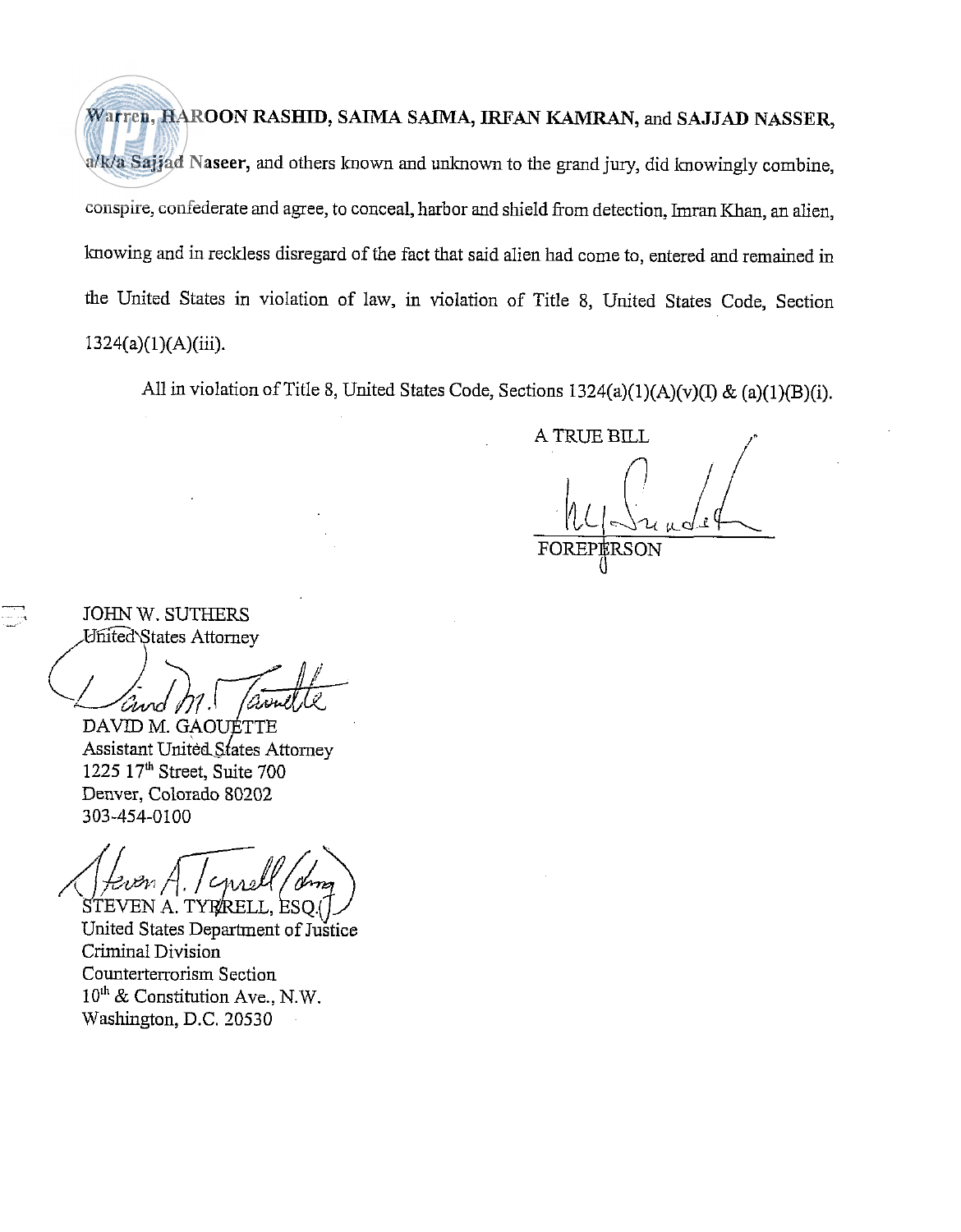

ti<br>D

DATE: December 16,2003

 $\sim$ 

| DEFENDANT:                     | ABDUL QAYYUM                                                                                                                                                                                                                                                                                                                                                                                                                                                                                                             |
|--------------------------------|--------------------------------------------------------------------------------------------------------------------------------------------------------------------------------------------------------------------------------------------------------------------------------------------------------------------------------------------------------------------------------------------------------------------------------------------------------------------------------------------------------------------------|
| <u>DOB:</u>                    | February 15, 1943                                                                                                                                                                                                                                                                                                                                                                                                                                                                                                        |
| ADDRESS:                       | 2750 South Monroe Street<br>Denver, Colorado                                                                                                                                                                                                                                                                                                                                                                                                                                                                             |
| OFFENSE:                       | <b>COUNT ONE:</b><br>18 U.S.C. § 371<br>Knowingly and willfully combine, conspire, confederate and agree with each other<br>and with persons known and unknown to the Grand Jury to defraud the United<br>States.<br><b>COUNT TWO:</b><br>18 U.S.C. § 1001<br>Knowingly and willfully make a false, fraudulent, and fictitious material statement<br>and representation.<br><b>COUNT EIGHT:</b><br>8 U.S.C. §§ 1324 (a)(1)(A)(v)(I) and (a)(1)(B)(i)<br>Conspiracy to Conceal, Harbor, or Shield From Detection an Alien |
| <b>LOCATION</b><br>OF OFFENSE: | Denver Metropolitan Area                                                                                                                                                                                                                                                                                                                                                                                                                                                                                                 |
| PENALTY:                       | <b>COUNTS ONE AND TWO:</b><br>NMT Five (5) years imprisonment;<br>NMT a \$250,000 fine, or both;<br>NMT Three (3) years supervised release;<br>\$100.00 Special Assessment<br><b>COUNT EIGHT:</b><br>NMT Ten (10) years imprisonment;<br>NMT a \$250,000 fine, or both;<br>NMT Three (3) years supervised release;<br>\$100.00 Special Assessment                                                                                                                                                                        |
| AGENT.                         | Michael Castro, Special Agent<br>Federal Bureau of Investigation                                                                                                                                                                                                                                                                                                                                                                                                                                                         |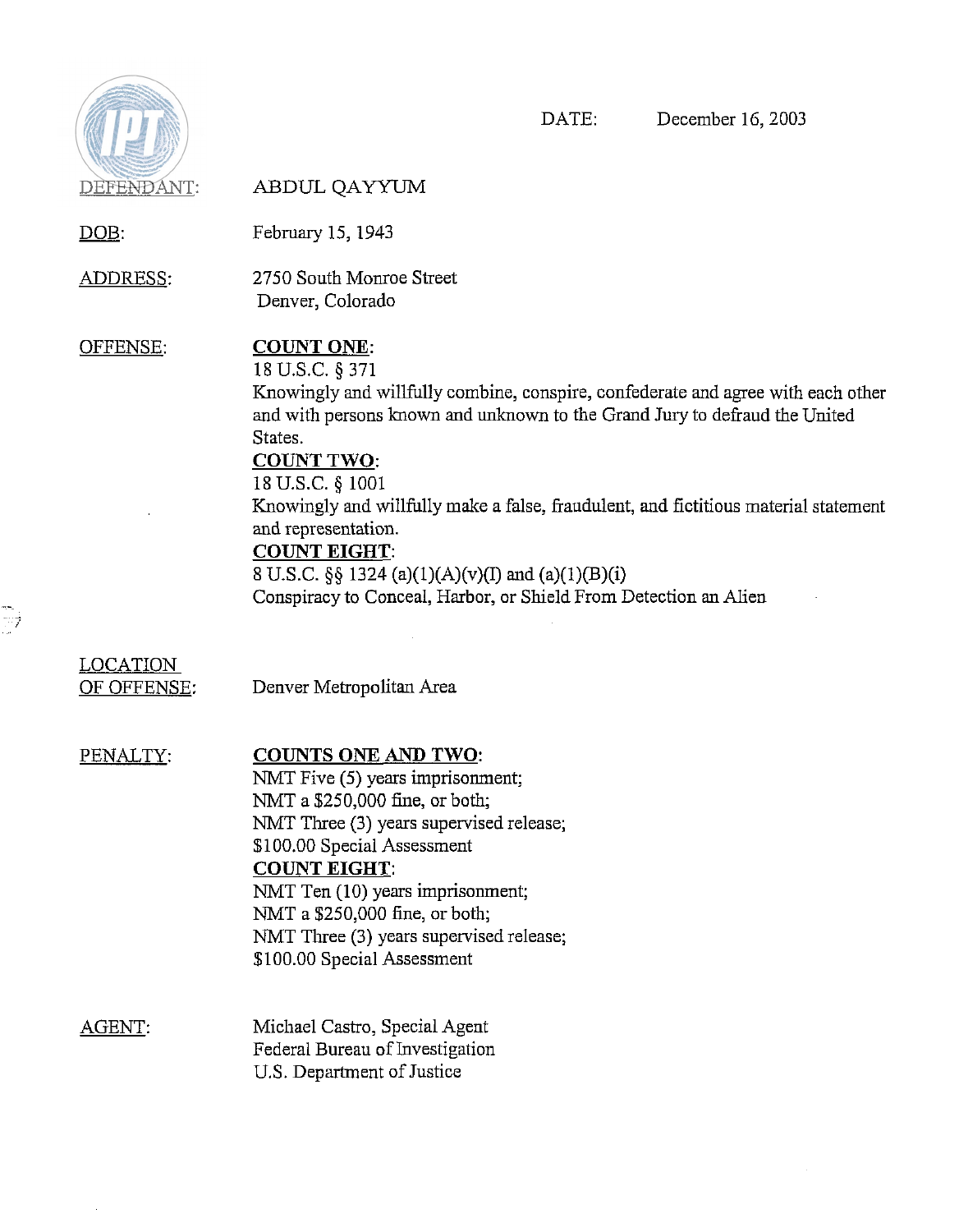

US. Department of Justice, Criminal Division

David M. Gaouette Assistant U.S. Attorney

# <u>ESTIMATED TIME OF TRIAL</u>: ESTIMATED TIME<br>X five days or le<br>wer five days

**X** five days or less

other

## THE GOVERNMENT

will seek detention in this case

**X** will not seek detention in this case

The statutory presumption of detention is not applicable to this defendant.

X will not seek detention in this case<br>The statutory presumption of detention is not applicable<br>OCDETF CASE: Yes <u>X</u> No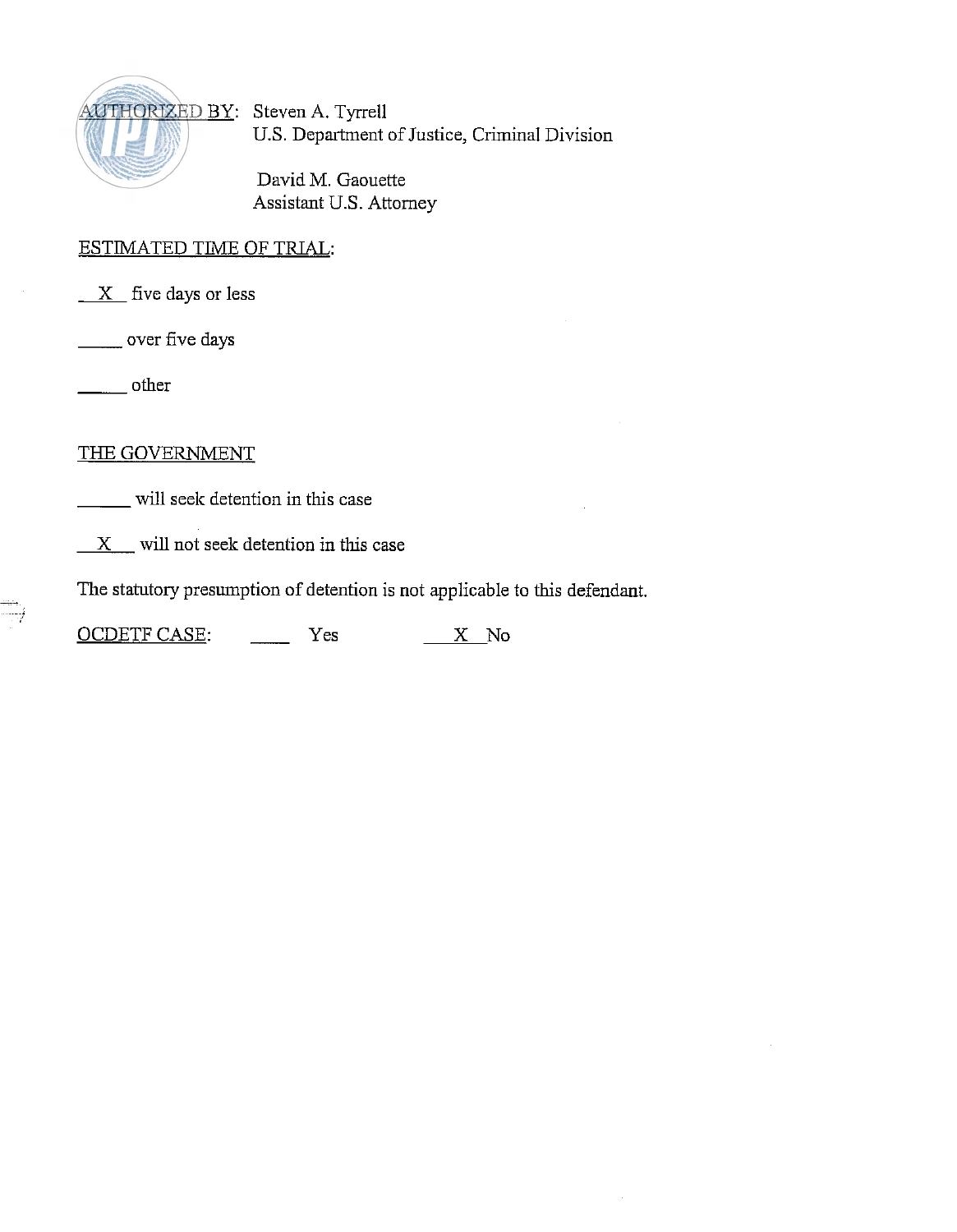

 $\overline{\mathbb{C}^2}$ 

| DEFENDANT:                     | CHRIS MARIE WARREN,<br>a/k/a Christie Warren                                                                                                                                                                                                                                                                                                                                                                                                                                                                               |
|--------------------------------|----------------------------------------------------------------------------------------------------------------------------------------------------------------------------------------------------------------------------------------------------------------------------------------------------------------------------------------------------------------------------------------------------------------------------------------------------------------------------------------------------------------------------|
| DOB:                           | Unknown                                                                                                                                                                                                                                                                                                                                                                                                                                                                                                                    |
| <u>ADDRESS:</u>                | 2750 South Monroe Street<br>Denver, Colorado                                                                                                                                                                                                                                                                                                                                                                                                                                                                               |
| OFFENSE:                       | <b>COUNT ONE:</b><br>18 U.S.C. § 371<br>Knowingly and willfully combine, conspire, confederate and agree with each other<br>and with persons known and unknown to the Grand Jury to defraud the United<br>States.<br><b>COUNT THREE:</b><br>18 U.S.C. § 1001<br>Knowingly and willfully make a false, fraudulent, and fictitious material statement<br>and representation.<br><b>COUNT EIGHT:</b><br>8 U.S.C. §§ 1324 (a)(1)(A)(v)(I) and (a)(1)(B)(i)<br>Conspiracy to Conceal, Harbor, or Shield From Detection an Alien |
| <b>LOCATION</b><br>OF OFFENSE: | Denver Metropolitan Area                                                                                                                                                                                                                                                                                                                                                                                                                                                                                                   |
| PENALTY:                       | <b>COUNTS ONE AND THREE:</b><br>NMT Five (5) years imprisonment;<br>NMT a \$250,000 fine, or both;<br>NMT Three (3) years supervised release;<br>\$100.00 Special Assessment<br><b>COUNT EIGHT:</b><br>NMT Ten (10) years imprisonment;<br>NMT a \$250,000 fine, or both;<br>NMT Three (3) years supervised release;<br>\$100.00 Special Assessment                                                                                                                                                                        |
| AGENT:                         | Michael Castro, Special Agent<br>Federal Bureau of Investigation<br>U.S. Department of Justice                                                                                                                                                                                                                                                                                                                                                                                                                             |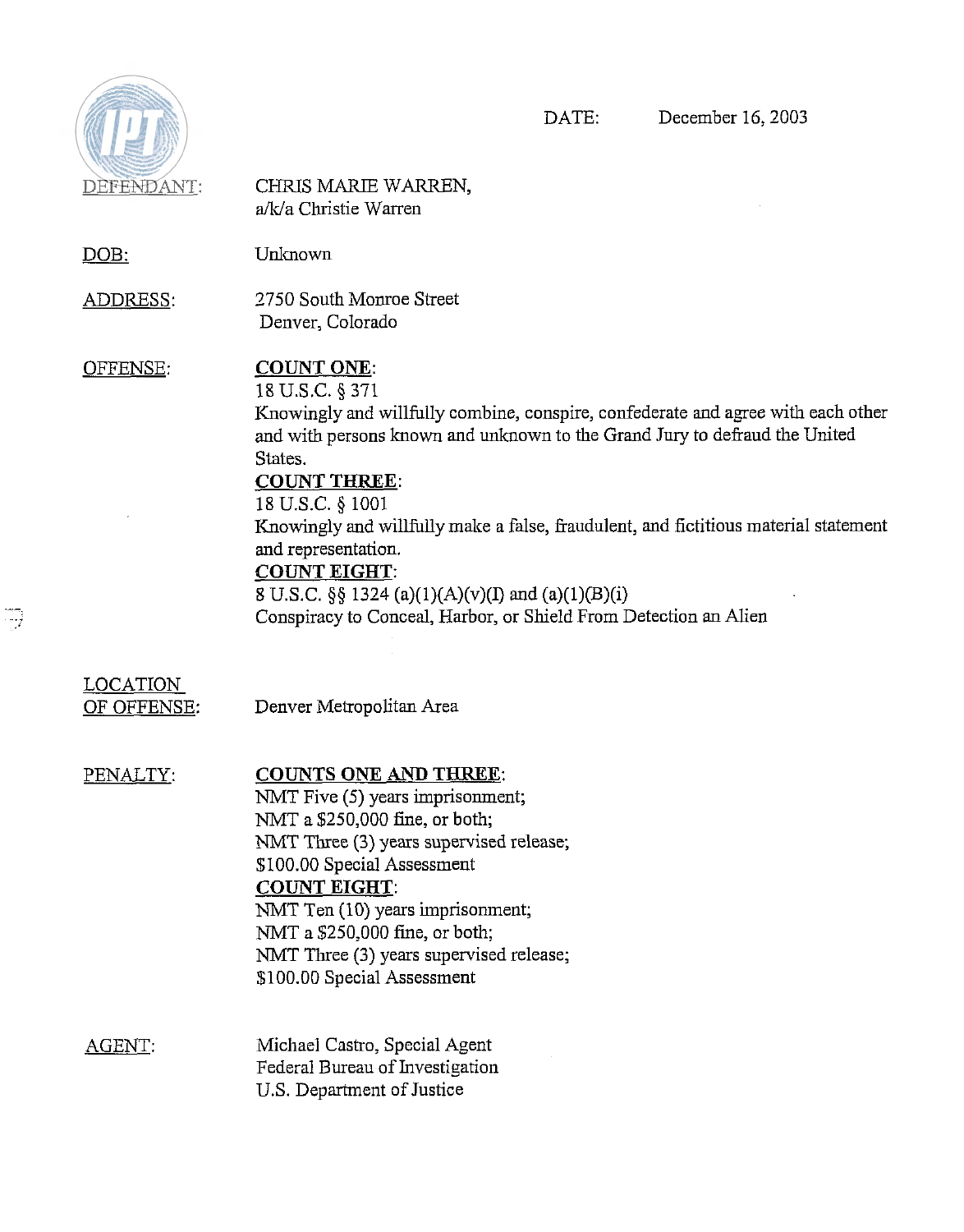

US. Department of Justice, Criminal Division

David M. Gaouette Assistant U.S. Attorney

## ESTIMATED TIME OF TRIAL:

ESTIMATED TIME OF<br>
X five days or less<br>
- over five days<br>
- other<br>
TIME COMENT OF THE

- over five days

-<br>---<br>----

THE GOVERNMENT

will seek detention in this case

 $X$  will not seek detention in this case

The statutory presumption of detention is not applicable to this defendant.

*I X* will not seek detention in this case<br>The statutory presumption of detention is not applicable<br>OCDETF CASE:  $\frac{X}{Y}$  No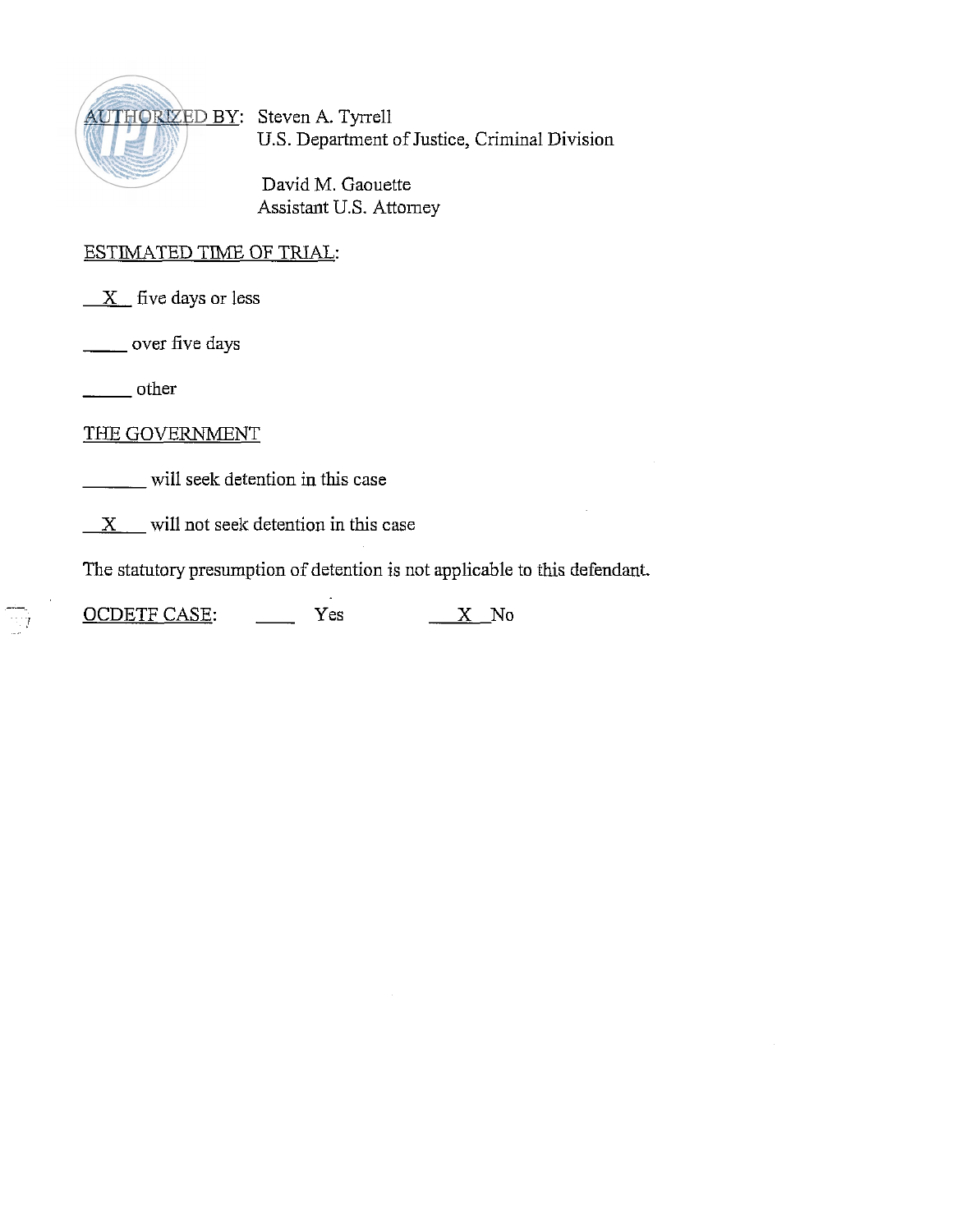

 $\overline{\mathbb{C}}$ 

DATE: December 16,2003

| DEFENDANT:                     | HAROON RASHID,                                                                                                                                                                                                                                                                                                                                                                                                                                                                                                            |
|--------------------------------|---------------------------------------------------------------------------------------------------------------------------------------------------------------------------------------------------------------------------------------------------------------------------------------------------------------------------------------------------------------------------------------------------------------------------------------------------------------------------------------------------------------------------|
| <u>DOB:</u>                    | 3/3/71                                                                                                                                                                                                                                                                                                                                                                                                                                                                                                                    |
| <u>ADDRESS:</u>                | 500 Jay Street,<br>Lakewood, Colorado                                                                                                                                                                                                                                                                                                                                                                                                                                                                                     |
| OFFENSE:                       | <b>COUNT ONE:</b><br>18 U.S.C. § 371<br>Knowingly and willfully combine, conspire, confederate and agree with each other<br>and with persons known and unknown to the Grand Jury to defraud the United<br>States.<br><b>COUNT FOUR:</b><br>18 U.S.C. § 1001<br>Knowingly and willfully make a false, fraudulent, and fictitious material statement<br>and representation.<br><b>COUNT EIGHT:</b><br>8 U.S.C. §§ 1324 (a)(1)(A)(v)(I) and (a)(1)(B)(i)<br>Conspiracy to Conceal, Harbor, or Shield From Detection an Alien |
| <b>LOCATION</b><br>OF OFFENSE: | Denver Metropolitan Area                                                                                                                                                                                                                                                                                                                                                                                                                                                                                                  |
| PENALTY:                       | <b>COUNTS ONE AND FOUR:</b><br>NMT Five (5) years imprisonment;<br>NMT a \$250,000 fine, or both;<br>NMT Three (3) years supervised release;<br>\$100.00 Special Assessment<br><b>COUNT EIGHT:</b><br>NMT Ten (10) years imprisonment;<br>NMT a \$250,000 fine, or both;<br>NMT Three (3) years supervised release;<br>\$100.00 Special Assessment                                                                                                                                                                        |
| AGENT:                         | Michael Castro, Special Agent<br>Federal Bureau of Investigation<br>U.S. Department of Justice                                                                                                                                                                                                                                                                                                                                                                                                                            |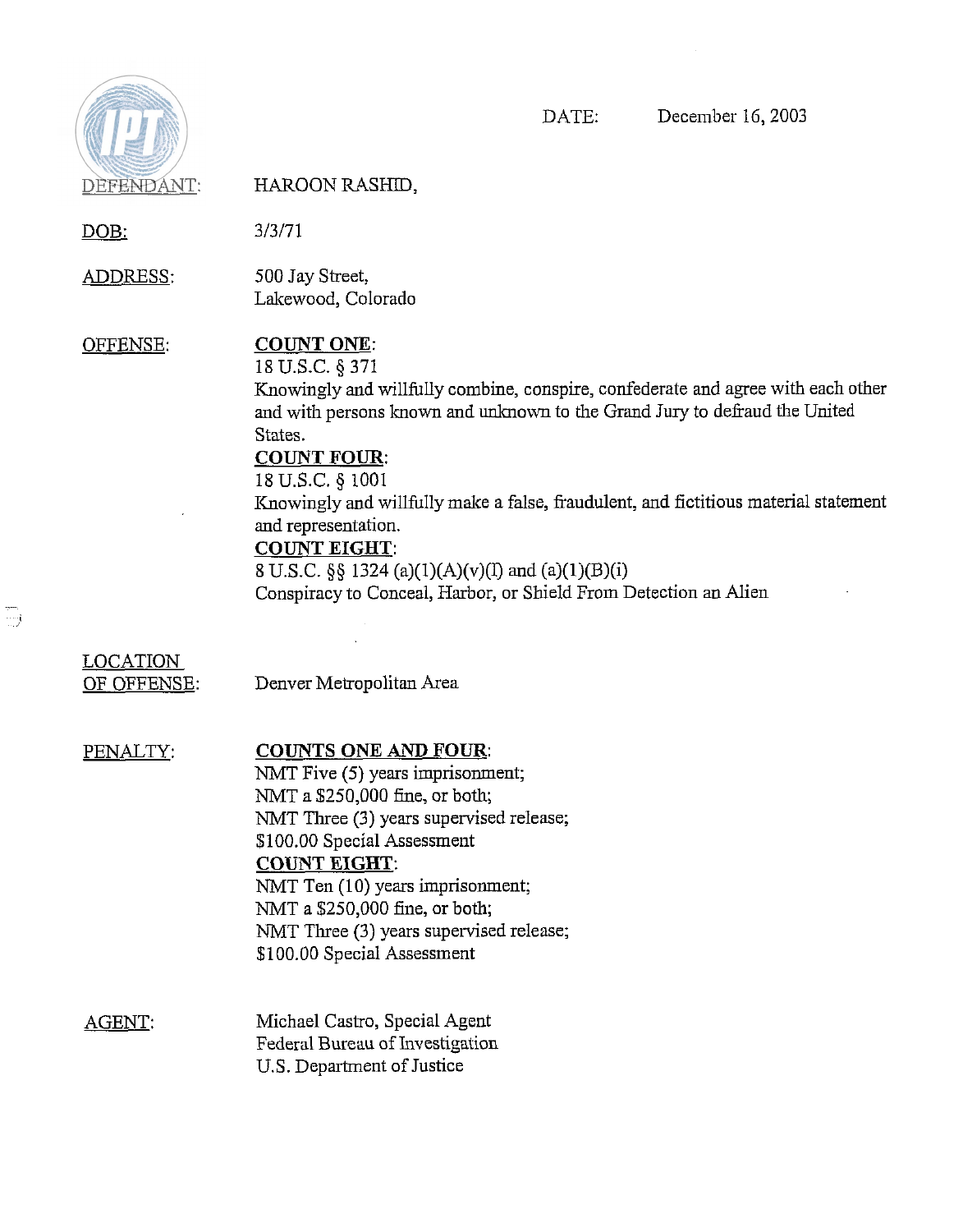

US. Department of Justice, Criminal Division

David M. Gaouette Assistant U.S. Attorney

## ESTIMATED TIME OF TRIAL:

*X* five days or less<br>
— over five days<br>
— other ESTIMATED TIME<br>X five days or les<br>\_\_\_\_\_\_\_ over five days

## THE GOVERNMENT

**\_\_\_\_** will seek detention in this case

 $\frac{X}{\sqrt{2}}$  will not seek detention in this case

The statutory presumption of detention is not applicable to this defendant.

X will not seek detention in this case<br>The statutory presumption of detention is not applicable to<br>OCDETF CASE: Yes <u>X</u> No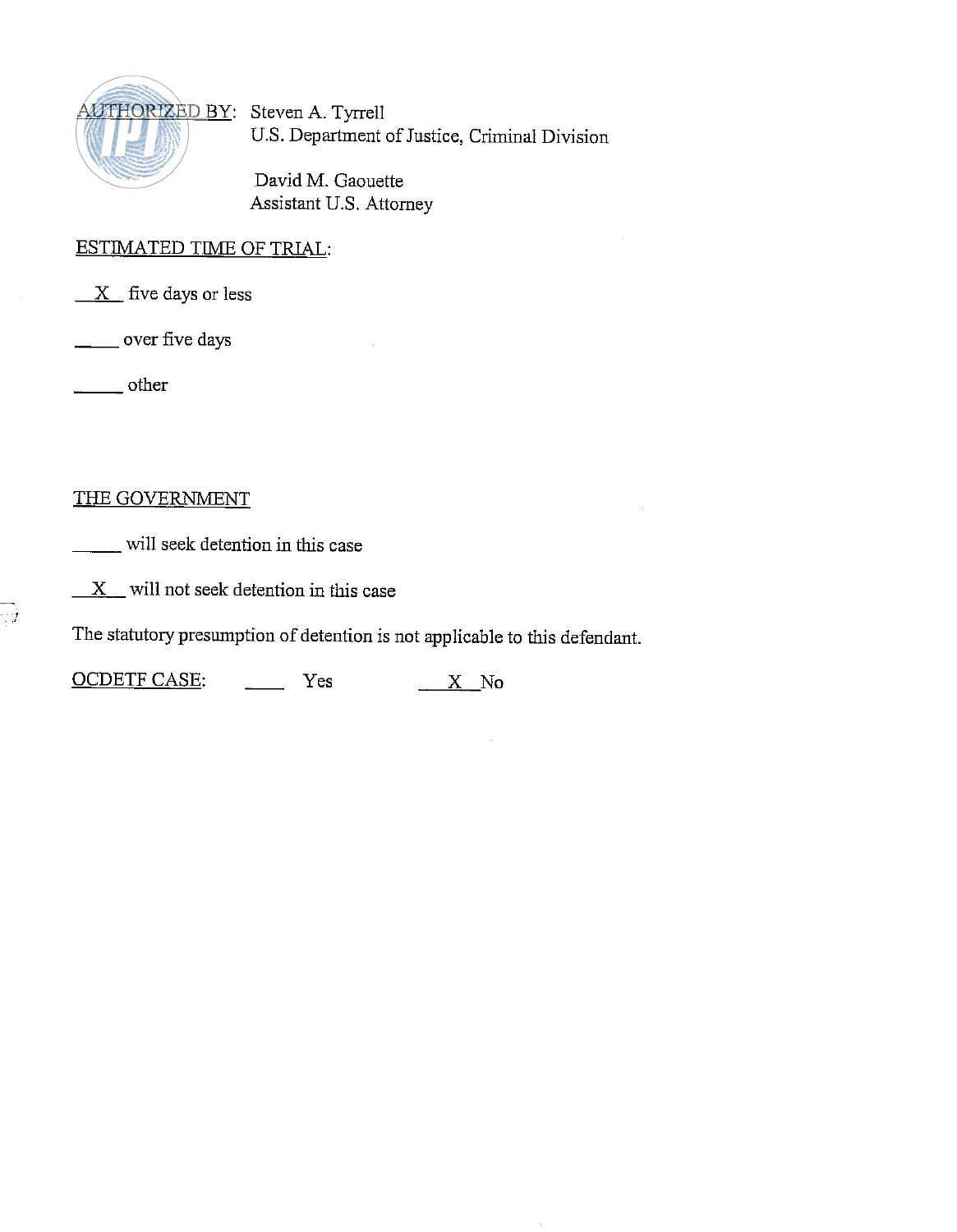

 $\begin{picture}(20,20) \put(0,0){\line(1,0){10}} \put(10,0){\line(1,0){10}} \put(10,0){\line(1,0){10}} \put(10,0){\line(1,0){10}} \put(10,0){\line(1,0){10}} \put(10,0){\line(1,0){10}} \put(10,0){\line(1,0){10}} \put(10,0){\line(1,0){10}} \put(10,0){\line(1,0){10}} \put(10,0){\line(1,0){10}} \put(10,0){\line(1,0){10}} \put(10,0){\line(1$ 

DATE: December 16,2003

| DEFENDANT:                     | SAIMA SAIMA,                                                                                                                                                                                                                                                                                                                                                                                                                                                                                                              |
|--------------------------------|---------------------------------------------------------------------------------------------------------------------------------------------------------------------------------------------------------------------------------------------------------------------------------------------------------------------------------------------------------------------------------------------------------------------------------------------------------------------------------------------------------------------------|
| <u>DOB:</u>                    | unknown date 1970                                                                                                                                                                                                                                                                                                                                                                                                                                                                                                         |
| <u>ADDRESS:</u>                | 500 Jay Street,<br>Lakewood, Colorado                                                                                                                                                                                                                                                                                                                                                                                                                                                                                     |
| OFFENSE:                       | <b>COUNT ONE:</b><br>18 U.S.C. § 371<br>Knowingly and willfully combine, conspire, confederate and agree with each other<br>and with persons known and unknown to the Grand Jury to defraud the United<br>States.<br><b>COUNT FIVE:</b><br>18 U.S.C. § 1001<br>Knowingly and willfully make a false, fraudulent, and fictitious material statement<br>and representation.<br><b>COUNT EIGHT:</b><br>8 U.S.C. §§ 1324 (a)(1)(A)(v)(I) and (a)(1)(B)(i)<br>Conspiracy to Conceal, Harbor, or Shield From Detection an Alien |
| <b>LOCATION</b><br>OF OFFENSE: | Denver Metropolitan Area                                                                                                                                                                                                                                                                                                                                                                                                                                                                                                  |
| PENALTY:                       | <b>COUNTS ONE AND FIVE:</b><br>NMT Five (5) years imprisonment;<br>NMT a \$250,000 fine, or both;<br>NMT Three (3) years supervised release;<br>\$100.00 Special Assessment<br><b>COUNT EIGHT:</b><br>NMT Ten (10) years imprisonment;<br>NMT a \$250,000 fine, or both;<br>NMT Three (3) years supervised release;<br>\$100.00 Special Assessment                                                                                                                                                                        |
| AGENT:                         | Michael Castro, Special Agent<br>Federal Bureau of Investigation<br>U.S. Department of Justice                                                                                                                                                                                                                                                                                                                                                                                                                            |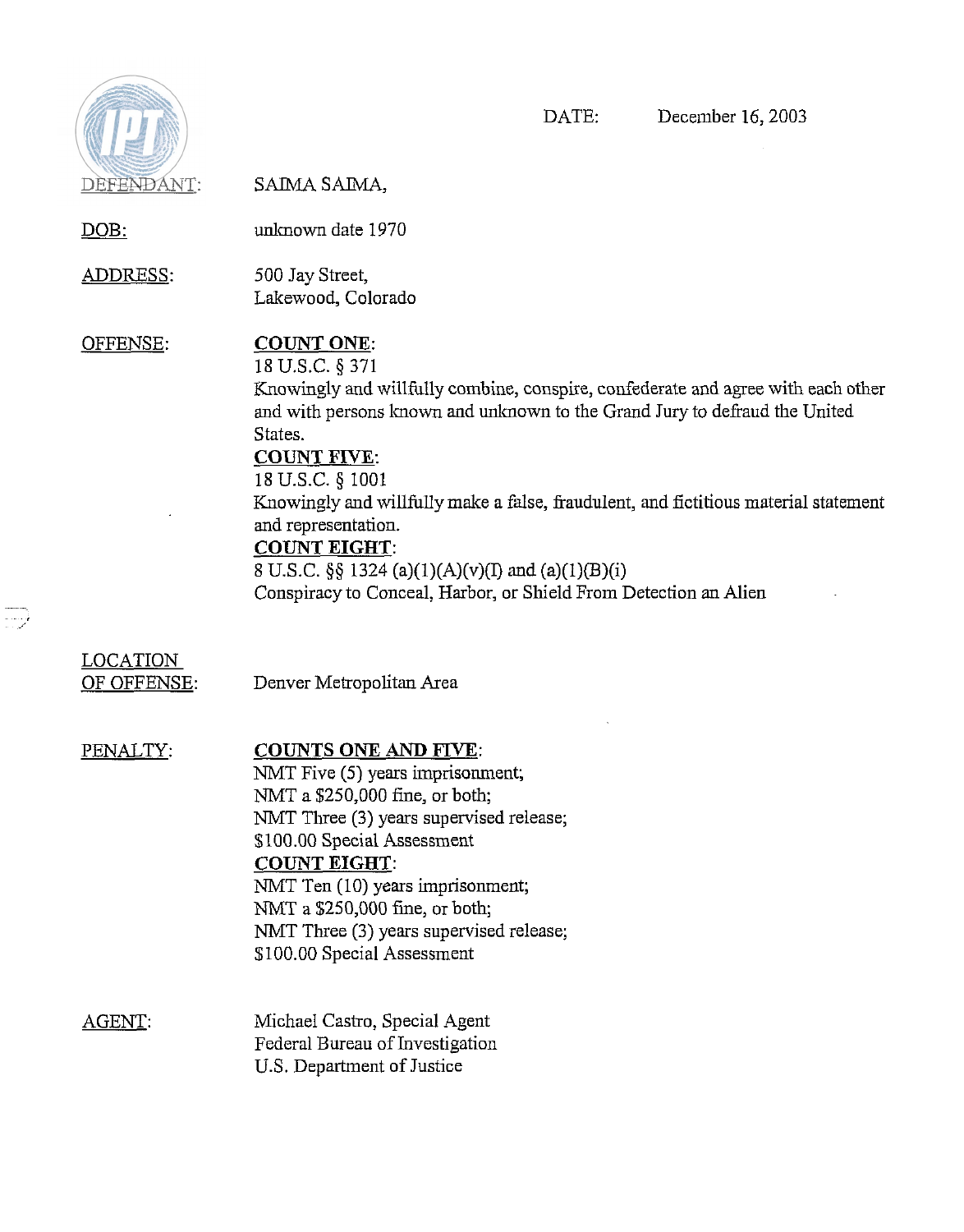

U.S. Department of Justice, Criminal Division

David M. Gaouette Assistant U.S. Attorney

# ESTIMATED TIME OF TRIAL:

**X** five days or less ESTIMATED TIME<br>X five days or less<br>over five days

over five days<br>
other

## THE GOVERNMENT

will seek detention in this case

 $X$  will not seek detention in this case

The statutory presumption of detention is not applicable to this defendant.

 $\bar{z}$ 

X will not seek detention in this case<br>The statutory presumption of detention is not applicable to<br>OCDETF CASE: Yes X No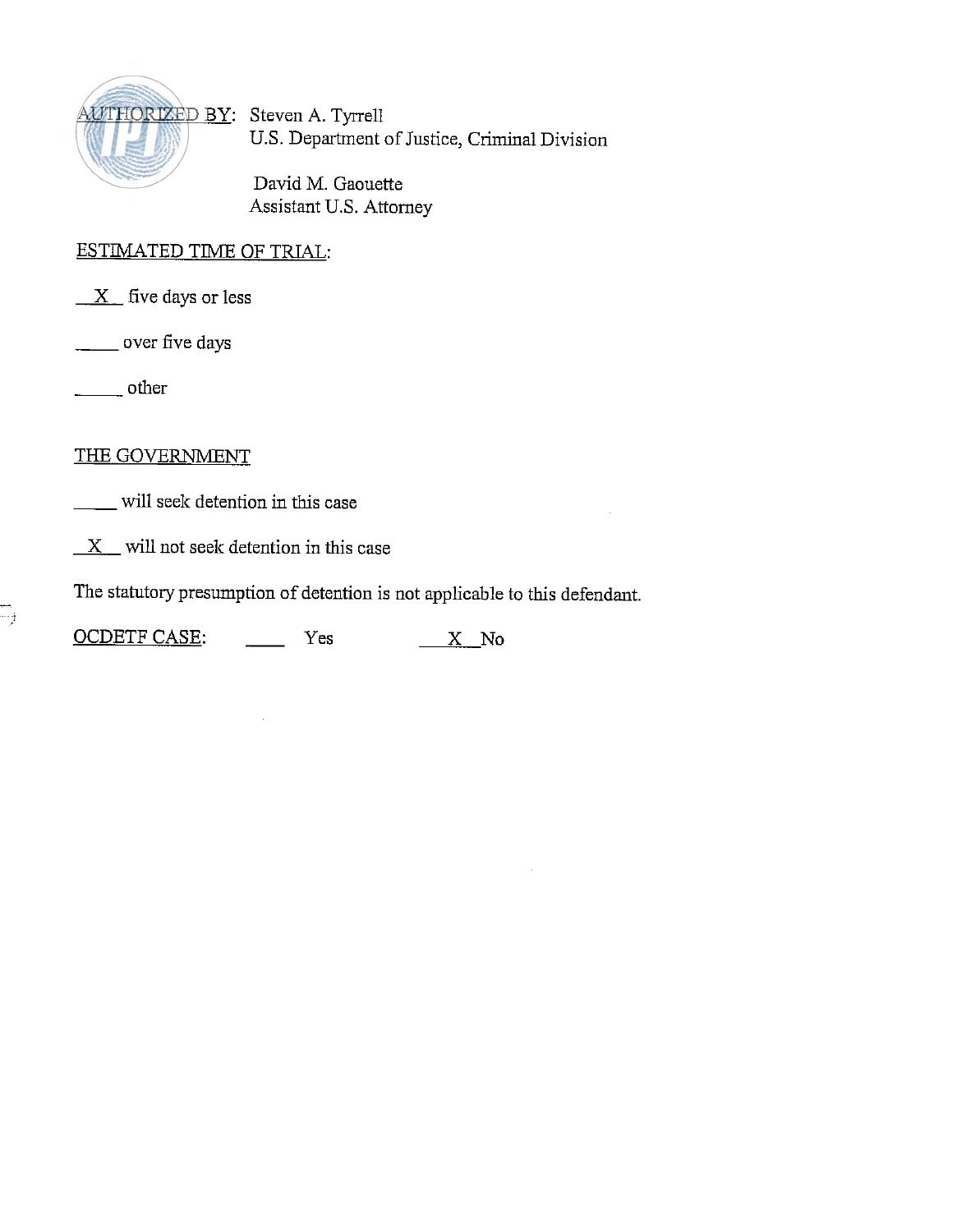

-

# DATE: December 16,2003

| DEFENDANT:                     | <b>IRFAN KAMRAN</b>                                                                                                                                                                                                                                                                                                                                                                                                                                                                                                     |
|--------------------------------|-------------------------------------------------------------------------------------------------------------------------------------------------------------------------------------------------------------------------------------------------------------------------------------------------------------------------------------------------------------------------------------------------------------------------------------------------------------------------------------------------------------------------|
| DOB:                           | 4/12/70                                                                                                                                                                                                                                                                                                                                                                                                                                                                                                                 |
| <u>ADDRESS:</u>                | 8400 East Yale Avenue, Building 3-101<br>Denver, Colorado                                                                                                                                                                                                                                                                                                                                                                                                                                                               |
| OFFENSE:                       | <b>COUNT ONE:</b><br>18 U.S.C. § 371<br>Knowingly and willfully combine, conspire, confederate and agree with each other<br>and with persons known and unknown to the Grand Jury to defraud the United<br>States.<br><b>COUNT SIX:</b><br>18 U.S.C. § 1001<br>Knowingly and willfully make a false, fraudulent, and fictitious material statement<br>and representation.<br><b>COUNT EIGHT</b> : 8 U.S.C. §§ 1324 (a)(1)(A)(v)(I) and (a)(1)(B)(i)<br>Conspiracy to Conceal, Harbor, or Shield From Detection an Alien. |
| <b>LOCATION</b><br>OF OFFENSE: | Denver Metropolitan Area                                                                                                                                                                                                                                                                                                                                                                                                                                                                                                |
| PENALTY:                       | <b>COUNTS ONE AND SIX:</b><br>NMT Five (5) years imprisonment;<br>NMT a \$250,000 fine, or both;<br>NMT Three (3) years supervised release;<br>\$100.00 Special Assessment<br><b>COUNT EIGHT:</b><br>NMT Ten (10) years imprisonment;<br>NMT a \$250,000 fine, or both;<br>NMT Three (3) years supervised release;<br>\$100.00 Special Assessment                                                                                                                                                                       |
| AGENT.                         | Michael Castro, Special Agent<br>Federal Bureau of Investigation<br>U.S. Department of Justice                                                                                                                                                                                                                                                                                                                                                                                                                          |

 $\mathcal{A}^{\mathcal{A}}$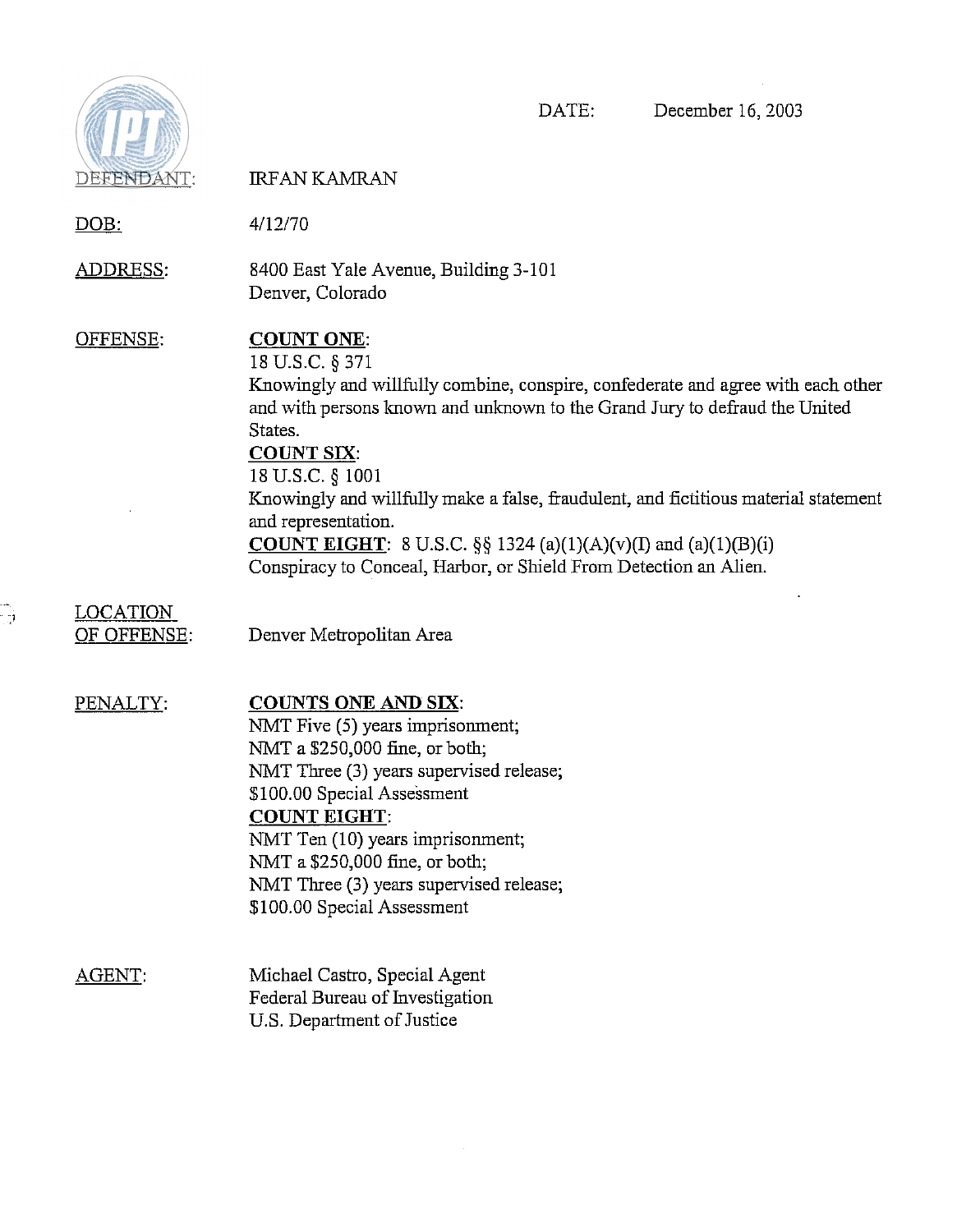

US. Department of Justice, Criminal Division

David M. Gaouette Assistant U.S. Attorney ESTIMATED TIME OF TRIAL:

*X* five days or less ESTIMATED TIME<br>X five days or le<br>
<u>wer</u> five days

over five days<br>
other

 $\overline{\phantom{a}}$  ,

# THE GOVERNMENT

will seek detention in this case

 $X$  will not seek detention in this case

**<sup>J</sup>**The statutory presumption of detention is not applicable to this defendant.

X will not seek detention in this case<br>The statutory presumption of detention is not applicable<br>OCDETF CASE: Yes X No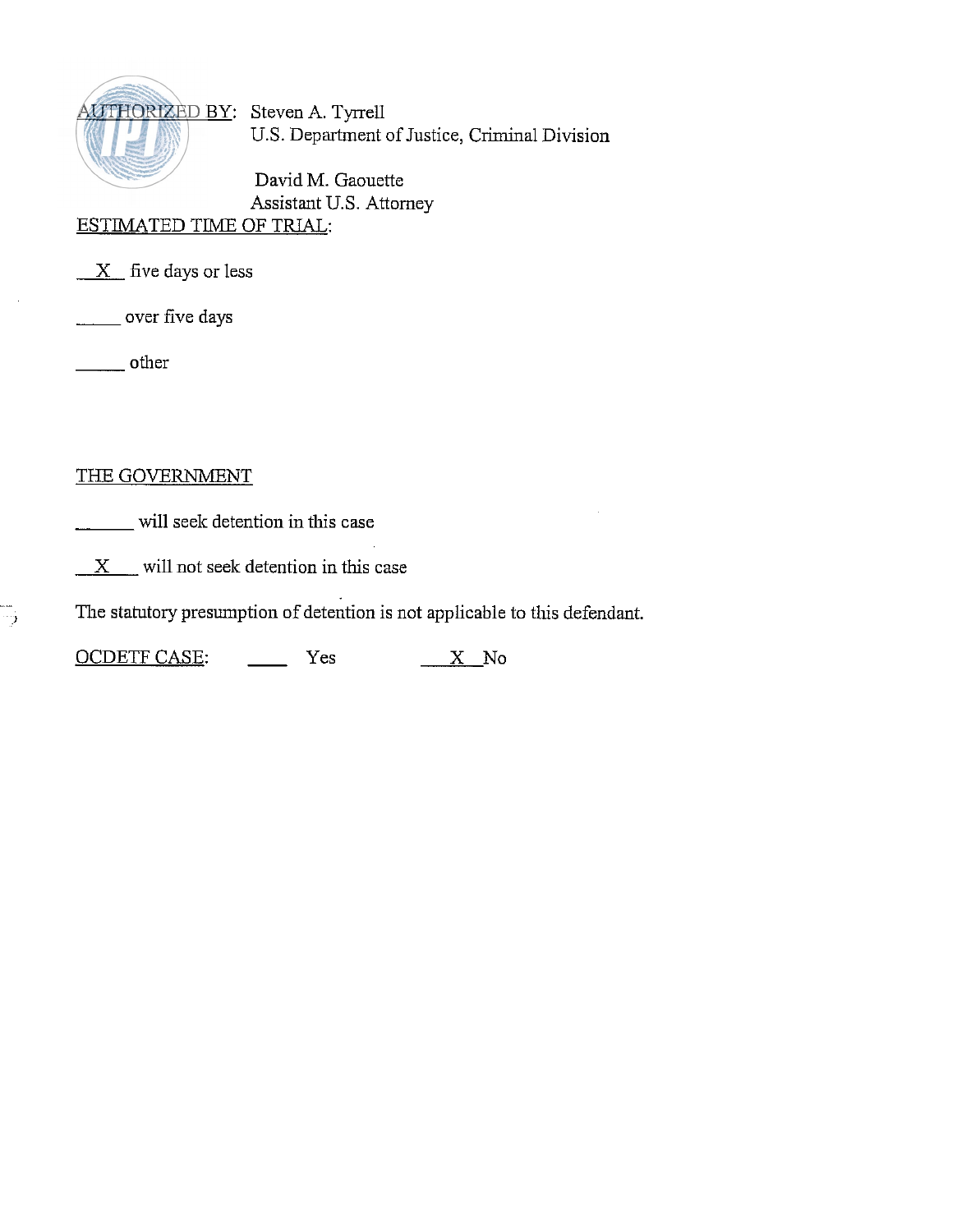

 $\overline{\mathbb{R}}$ 

| DEFENDANT:                     | SAJJAD NASSER,<br>a/k/a Sajjad Naseer,                                                                                                                                                                                                                                                                                                                                                                                                                                                                                     |
|--------------------------------|----------------------------------------------------------------------------------------------------------------------------------------------------------------------------------------------------------------------------------------------------------------------------------------------------------------------------------------------------------------------------------------------------------------------------------------------------------------------------------------------------------------------------|
| <u>DOB:</u>                    | Unknown date                                                                                                                                                                                                                                                                                                                                                                                                                                                                                                               |
| <u>ADDRESS:</u>                | 8350 East Yale Avenue, Building E-203<br>Denver, Colorado                                                                                                                                                                                                                                                                                                                                                                                                                                                                  |
| OFFENSE:                       | <b>COUNT ONE:</b><br>18 U.S.C. § 371<br>Knowingly and willfully combine, conspire, confederate and agree with each other<br>and with persons known and unknown to the Grand Jury to defraud the United<br>States.<br><b>COUNT SEVEN:</b><br>18 U.S.C. § 1001<br>Knowingly and willfully make a false, fraudulent, and fictitious material statement<br>and representation.<br><b>COUNT EIGHT:</b><br>8 U.S.C. §§ 1324 (a)(1)(A)(v)(I) and (a)(1)(B)(i)<br>Conspiracy to Conceal, Harbor, or Shield From Detection an Alien |
| <u>LOCATION</u><br>OF OFFENSE: | Denver Metropolitan Area                                                                                                                                                                                                                                                                                                                                                                                                                                                                                                   |
| PENALTY:                       | <b>COUNTS ONE AND SEVEN:</b><br>NMT Five (5) years imprisonment;<br>NMT a \$250,000 fine, or both;<br>NMT Three (3) years supervised release;<br>\$100.00 Special Assessment<br><b>COUNT EIGHT:</b><br>NMT Ten (10) years imprisonment;<br>NMT a \$250,000 fine, or both;<br>NMT Three (3) years supervised release;<br>\$100.00 Special Assessment                                                                                                                                                                        |
| AGENT:                         | Michael Castro, Special Agent<br>Federal Bureau of Investigation<br>U.S. Department of Justice                                                                                                                                                                                                                                                                                                                                                                                                                             |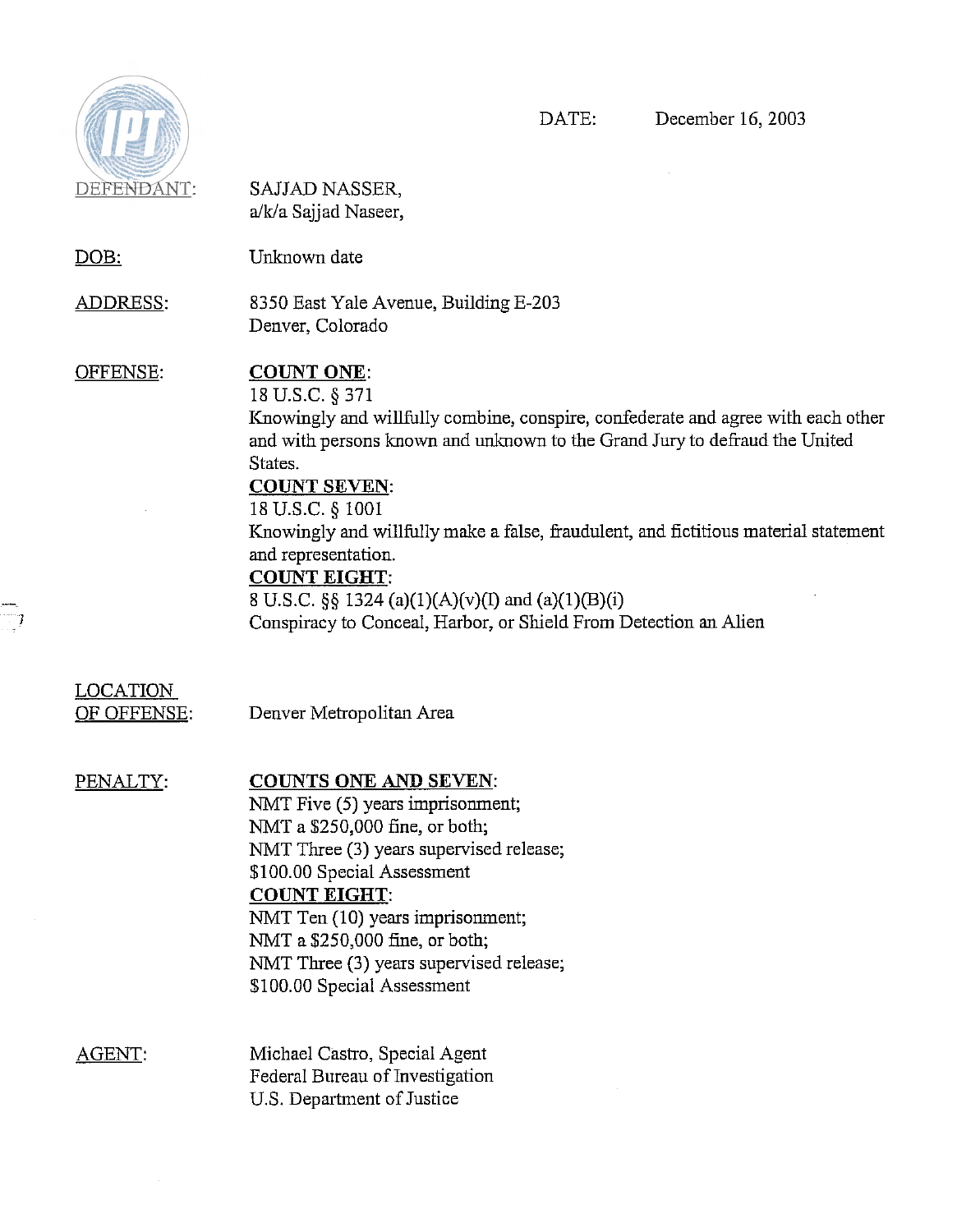

U.S. Department of Justice, Criminal Division

David M. Gaouette Assistant U.S. Attorney

## ESTIMATED TIME OF TRIAL:

*X* five days or less<br>
<u>X</u> five days or less<br>
<u>- other</u><br>
other

\_\_\_\_\_\_ over five days

-

THE GOVERNMENT

will seek detention in this case

 $X$  will not seek detention in this case

The statutory presumption of detention is not applicable to this defendant. X will not seek detention in this case<br>The statutory presumption of detention is not applicable<br>OCDETF CASE: Yes <u>X</u> No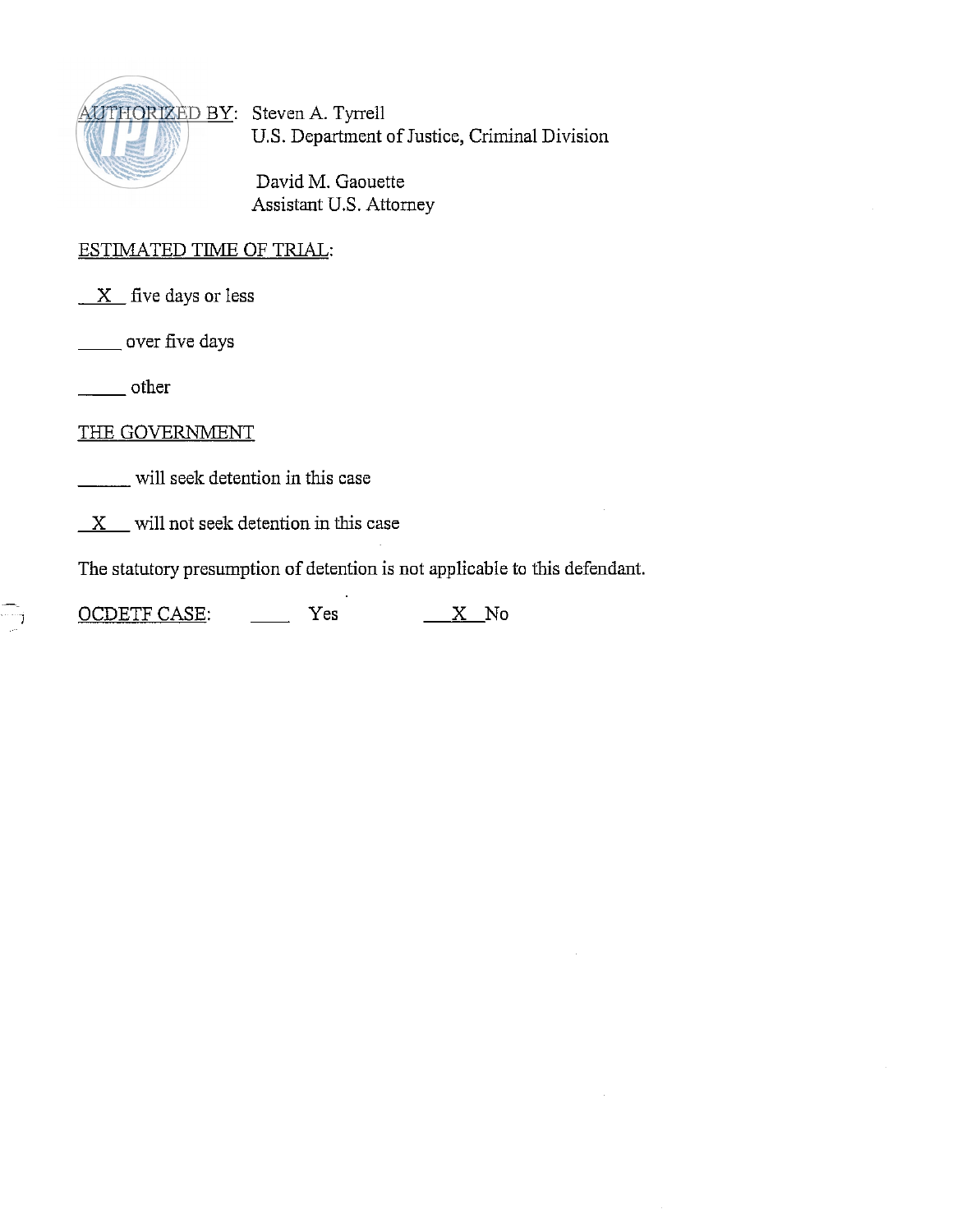

 $\sim$  4  $^{\circ}$ 

l,  $\frac{1}{\sqrt{1}}$ 

 $\bar{z}$ 

DATE: December 16,2003

| DEFENDANT:                     | <b>IMRAN KHAN</b>                                                                                                                                                                                                 |  |
|--------------------------------|-------------------------------------------------------------------------------------------------------------------------------------------------------------------------------------------------------------------|--|
| <u>DOB:</u>                    | 07/08/1979                                                                                                                                                                                                        |  |
| <u>ADDRESS:</u>                | <b>USMS</b> Custody                                                                                                                                                                                               |  |
| OFFENSE.                       | <b>COUNT ONE:</b><br>18 U.S.C. § 371<br>Knowingly and willfully combine, conspire, confederate and agree with each other<br>and with persons known and unknown to the Grand Jury to defraud the United<br>States. |  |
| <b>LOCATION</b><br>OF OFFENSE: | Denver Metropolitan Area                                                                                                                                                                                          |  |
| PENALTY:                       | <b>COUNTS ONE:</b><br>NMT Five (5) years imprisonment;<br>NMT a \$250,000 fine, or both:<br>NMT Three (3) years supervised release;<br>\$100.00 Special Assessment                                                |  |
| AGENT:                         | Michael Castro, Special Agent<br>Federal Bureau of Investigation<br>U.S. Department of Justice                                                                                                                    |  |
| <u> AUTHORIZED BY:</u>         | Steven A. Tyrrell<br>U.S. Department of Justice, Criminal Division                                                                                                                                                |  |
|                                | David M. Gaouette<br>Assistant U.S. Attorney                                                                                                                                                                      |  |
| ESTIMATED TIME OF TRIAL:       |                                                                                                                                                                                                                   |  |
| $X$ five days or less          |                                                                                                                                                                                                                   |  |
| over five days                 |                                                                                                                                                                                                                   |  |

other